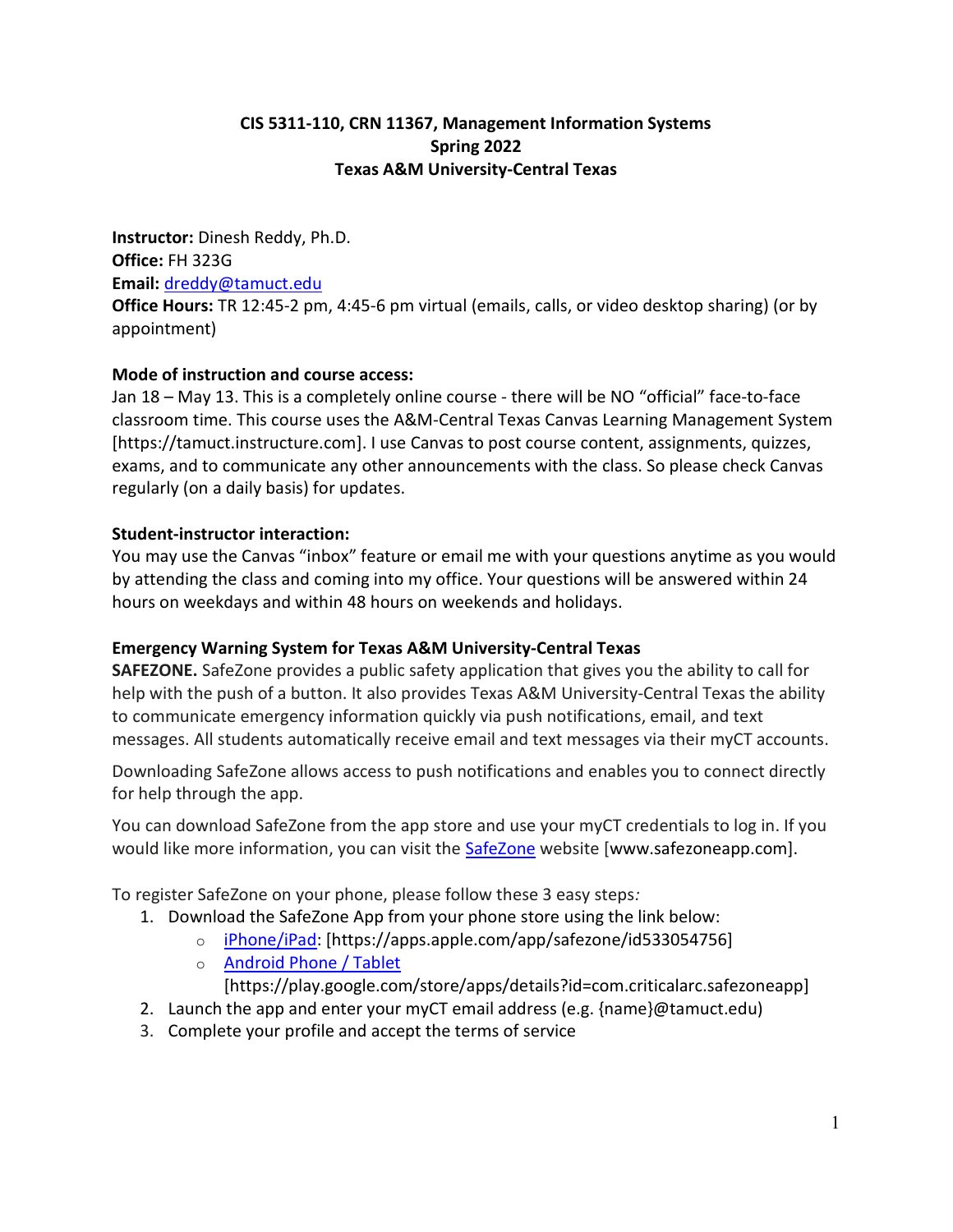### COURSE INFORMATION

### Course Overview and description:

Study the management and use of information and technology as a resource to create competitive organizations, manage global operations, provide useful products and quality services. Examine intellectual property, privacy, organizational and societal impact, legal issues, ethics, security issues, decision making, strategic information systems, and organizational support systems.

### Course Objective and Student Learning Outcomes:

Successful completion of this course should enable student to:

• Demonstrate knowledge of the key terms, concepts and various technology architectures on which information systems are built.

• Explain how businesses can leverage information technology for developing and maintaining competitive advantage.

• Distinguish different types of information systems and evaluate the role played by these systems in serving the various levels of management groups in a business.

• Evaluate the management and organizational issues, opportunities, and challenges raised by information technology

• Analyze the critical ethical, social and political issues in information systems.

• Discuss the trends in hardware and software that challenge IT infrastructure and management.

• Demonstrate knowledge of database design and management

• Examine the impact of telecommunications, Internet and wireless technologies in business networking, including digital markets.

• Identify the threats to enterprise information security and describe the important techniques, tools and technologies used for managing information resources and security successfully.

• Demonstrate knowledge of emerging technologies and approaches such as Cloud Computing, Green IT, RFID, Open source software, Customer Relationship Management, Supply Chain Management, Enterprise Resource Planning Systems, Business Process Management, Knowledge Management, Business Intelligence etc., and their potential application in organizations.

• Discuss strategic use of information technology in businesses to support end-user applications, enterprise operations, e-Commerce, and the activities of managers and management decision making.

• Explain the role of knowledge management and knowledge management programs in business. Identify and evaluate the causes of information systems success and failure.

• Assess the benefits of project management in developing information systems.

• Analyze real world scenarios and case studies of information technology enabled organizational productivity and change.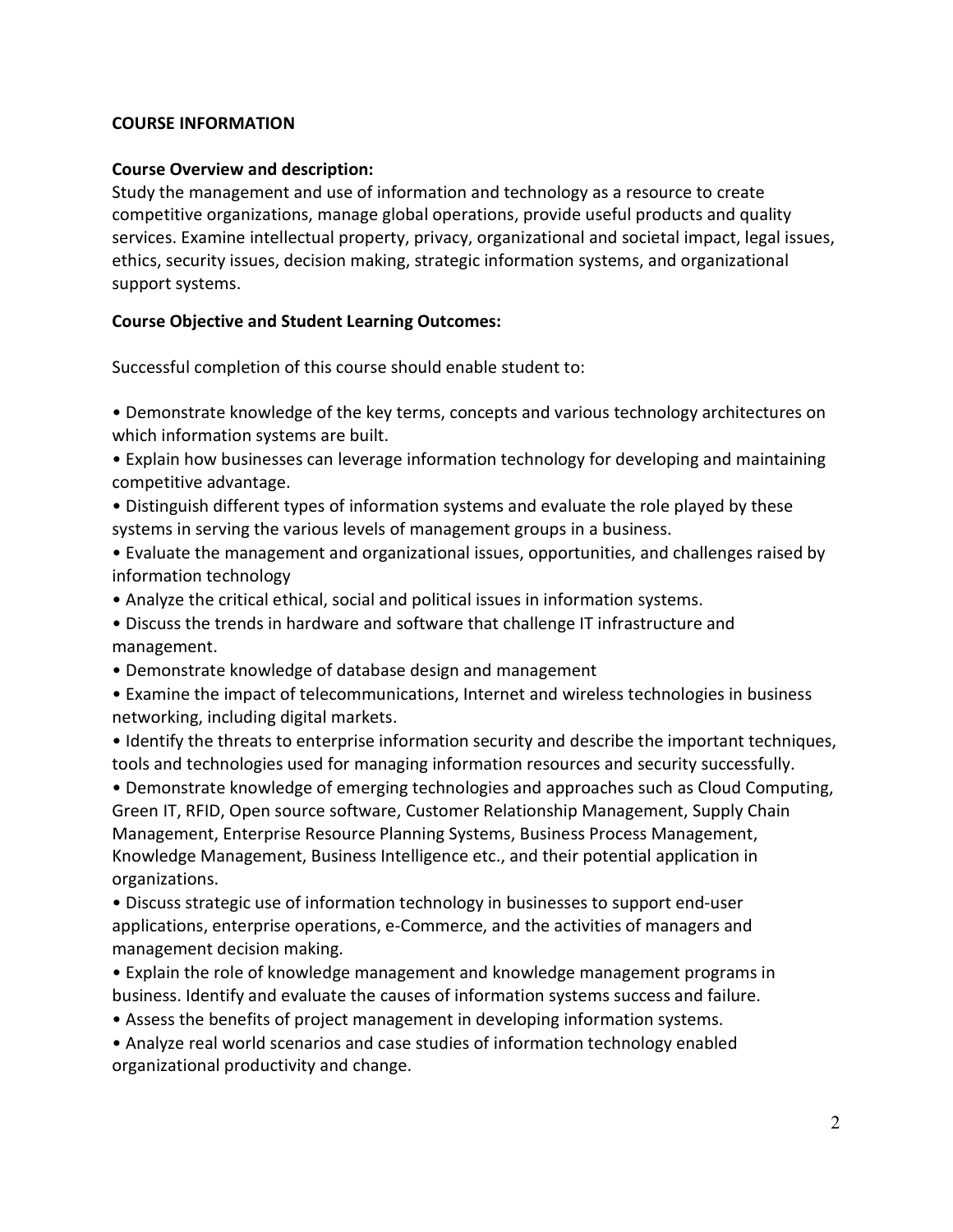## Required Reading and Textbook(s):

Management Information Systems: Managing the Digital Firm, 15th edition or later, Laudon & Laudon, Pearson.

Note: A student of this institution is not under any obligation to purchase a textbook from a university-affiliated bookstore. The same textbook may also be available from an independent retailer, including an online retailer.

### Supplemental Material:

Additional required readings, related videos, web resources, and optional readings, etc. will be posted on Canvas.

### COURSE REQUIREMENTS

### Introduction Task

Write a short biography and explain what you hope to learn from this class in the discussion board. Include a professional digital photo of yourself in your Canvas profile (10 points).

### Exams

There will be three exams (two mid-terms and one final). Each exam is worth 100 points. Pattern of all the exams include multiple choice and true/false questions. Make up exams are not typically given. The only acceptable excuses for missing an exam are circumstances clearly outside your control, such as illness, death in family, etc. If you miss an exam, notify me as soon as possible. I may require documentation of the circumstances.

### **Quizzes**

There will be 10 quizzes (true/false) that are designed to test the general understanding of the topics covered in the course. The quizzes can be conducted either paper-based or on Canvas. Each quiz is worth 20 points. Late submissions are not accepted.

### Research Paper

Each student will be required to write a research paper. In this research paper, students will select and explore a current topic/trend in Management Information Systems, based on a chosen industry. More details on the research paper topic proposals and grading rubrics will be announced in class and uploaded on Canvas. The paper must be submitted before the end of the day (11:59 PM) on the due date mentioned in the course schedule. Late submissions for research paper will not be accepted for full points and will attract 10% deduction for each day that it is late. Completed research paper (topic proposal + draft version + final version) is worth 200 points.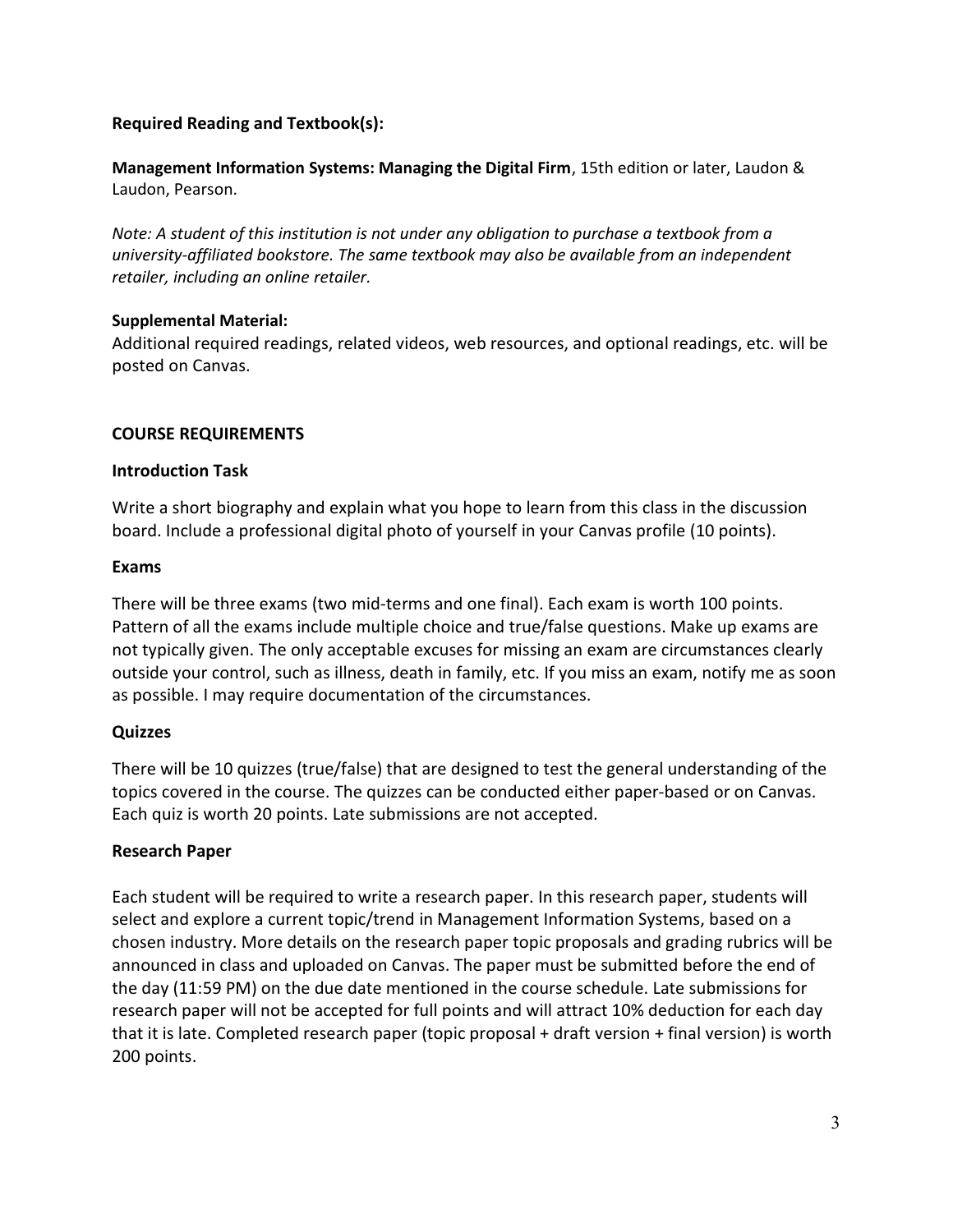## Case Study

Each student is required to complete a case study report on a company that operates globally. Using the Internet and any other available sources, you will need to gather information on the company and research the strategies the company is using to achieve a competitive advantage based on lessons from the textbook. More details and rubric for evaluating the case study report will be provided. Case study report is worth 200 points.

## Threaded Discussions

The purpose of the threaded discussions is to learn from personal knowledge and/or experiences of each other. Active participation in the threaded discussion is an important component of this course. It is expected that you enrich the course through relevant discussions and contribution of personal knowledge and experience. You should read over comments made by others and respond to the comments rather than just repeating what was said. I encourage you to add value to the discussion by bringing a new perspective to what was said rather than simply repeating the points. Examples of acceptable discussion material are (1) your own interpretations of issues discussed in the readings, (2) relating conceptual material from the readings to real-world examples, (3) drawing parallels with or integrating ideas covered in previous classes, (4) critiquing a classmate's analysis, (5) applying outside readings to the discussion at hand, and (6) demonstrating that you have carefully read the material and thought about it. Evaluation of your participation will be based on substantive contribution to the class or group learning experience, and not merely on how many times you entered your comments.

In a typical threaded discussion for a unit, I will pose a topic for discussion or a series of topics and you as the student, can respond to the topics and/or respond to the other students' responses. You enter the threaded discussion by clicking on the respond button in the thread page.

Your participation will be evaluated as follows:

### Rubric for Online Content Assessment

- 9-10 Demonstrates excellence in grasping key concepts; critiques the work of others; provides ample evidence of support for opinions; readily offers new interpretations of discussion material.
- 7-8 Shows evidence of understanding most of the major concepts; is able to agree or disagree when prompted; is skilled in basic level of support for opinions; offers an occasional divergent viewpoint.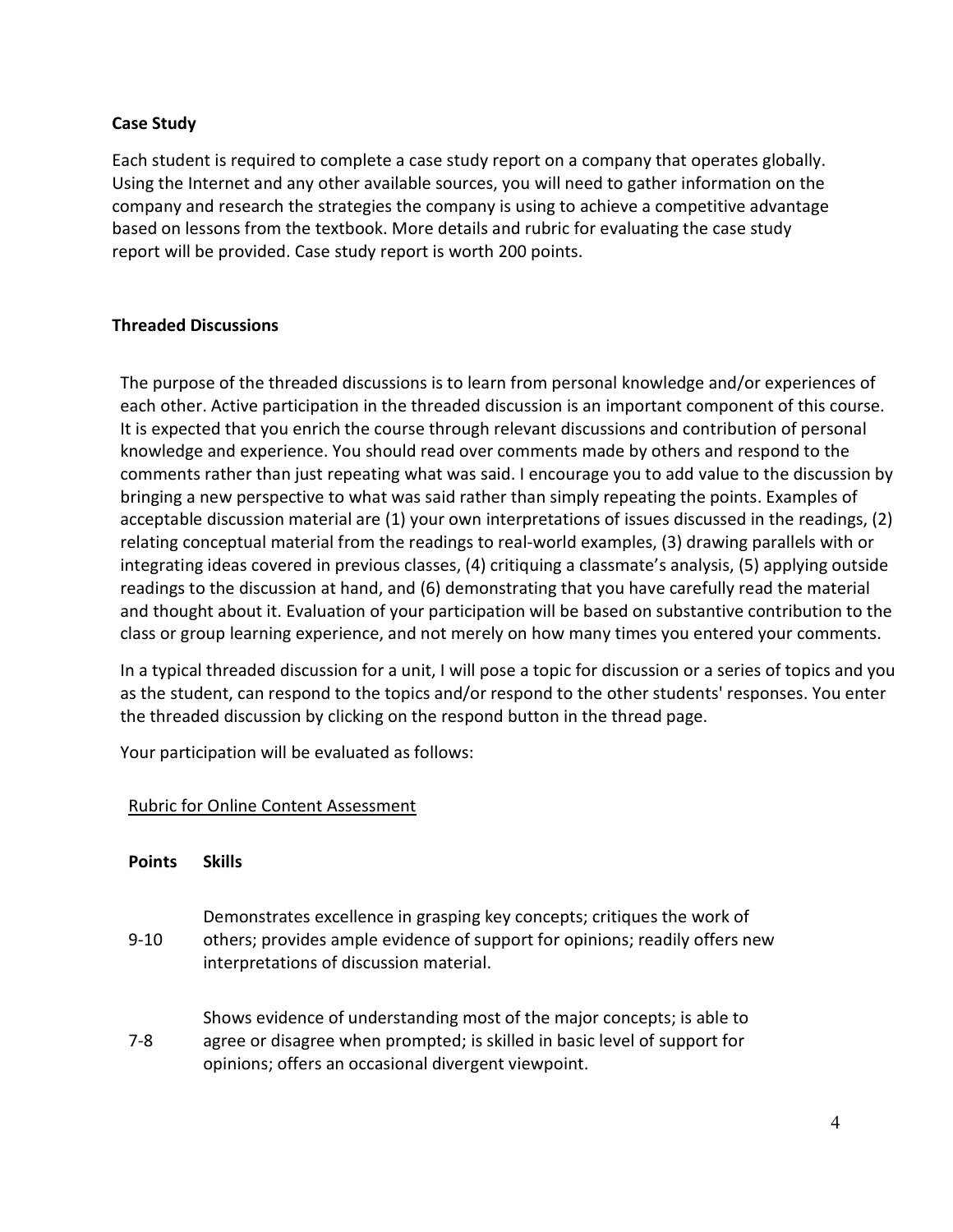- 5-6 Has mostly shallow grasp of the material; rarely takes a stand on issues; offers inadequate levels of support.
- 1-4 Shows no significant understanding of material.

## Rubric for Assessing Online Participation

## Points Skills

9-10 Contributions are prompt, timely, relevant, self-initiated; remarks are posted freely on all assignments throughout the course; there is no attempt to dominate conversation.

- 51.8 Student generally keeps up with the discussion; needs an occasional prompting to contribute; might participate in some discussions more than others.
- 5-6 Participation is spotty; picks and chooses topics to get involved in; offers short, perfunctory postings when prompted; takes limited initiative.
- 1-4 Student rarely participates freely; makes short, irrelevant remarks.

It is important to participate early (rather than just the last hours) and very often to see everybody's contributions in order to be able to add value to the discussion. In your discussions and especially in the open ended questions, you need to (1) make inferences, (2) relate new knowledge to prior knowledge and experience, and (3) interpret content through the analysis, synthesis, and evaluation of others' understanding. Please note: Late threaded discussions will NOT be accepted. Each thread discussion is worth 15 points.

The highest grade for online participation portion of the threaded discussions is achieved if you post at least three times during the discussion period and add value to discussion each time.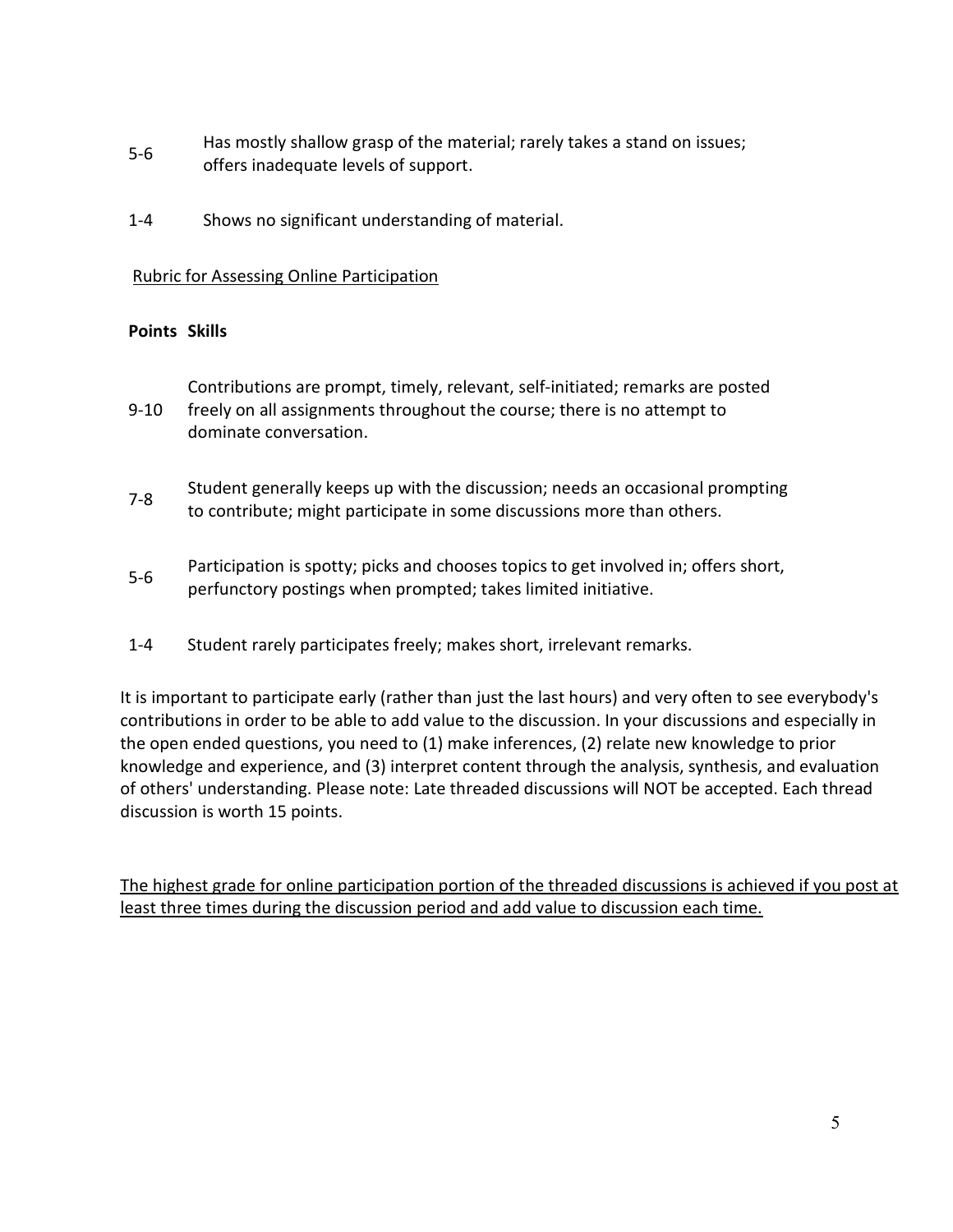### Grading Criteria:

| <b>Course Requirement</b>                 | <b>Points</b> | Weightage |
|-------------------------------------------|---------------|-----------|
|                                           |               |           |
| Two Mid-Term Exams (100 points each)      | 200           | 20%       |
| <b>Final Exam</b>                         | 100           | 10%       |
| 10 Quizzes (20 points each)               | 200           | 20%       |
| Research Paper Proposal                   | 50            | 5%        |
| Research Paper Draft                      | 50            | 5%        |
| Research Paper Final                      | 100           | 10%       |
| Case study                                | 200           | 20%       |
| Six Threaded Discussions (15 points each) | 90            | 9%        |
| <b>Introduction Task</b>                  | 10            | 1%        |
| <b>Total</b>                              | 1000          | 100%      |

Final letter grade distribution will be as per the following scale:

| Letter Grade | <b>Point Range</b> |
|--------------|--------------------|
| А            | 900-1000           |
| R            | 800-899            |
| C            | 700-799            |
| n            | 600-699            |
|              | 500-599            |

### Posting of Grades

All students' grade will be posted on the Canvas Grade book, and students can monitor their progress on Canvas grade book. Students can expect to see their grades within two weeks of the closing of class tests, exams, and assignments. Students are expected to visit Canvas course webpage regularly to get any update regarding this course.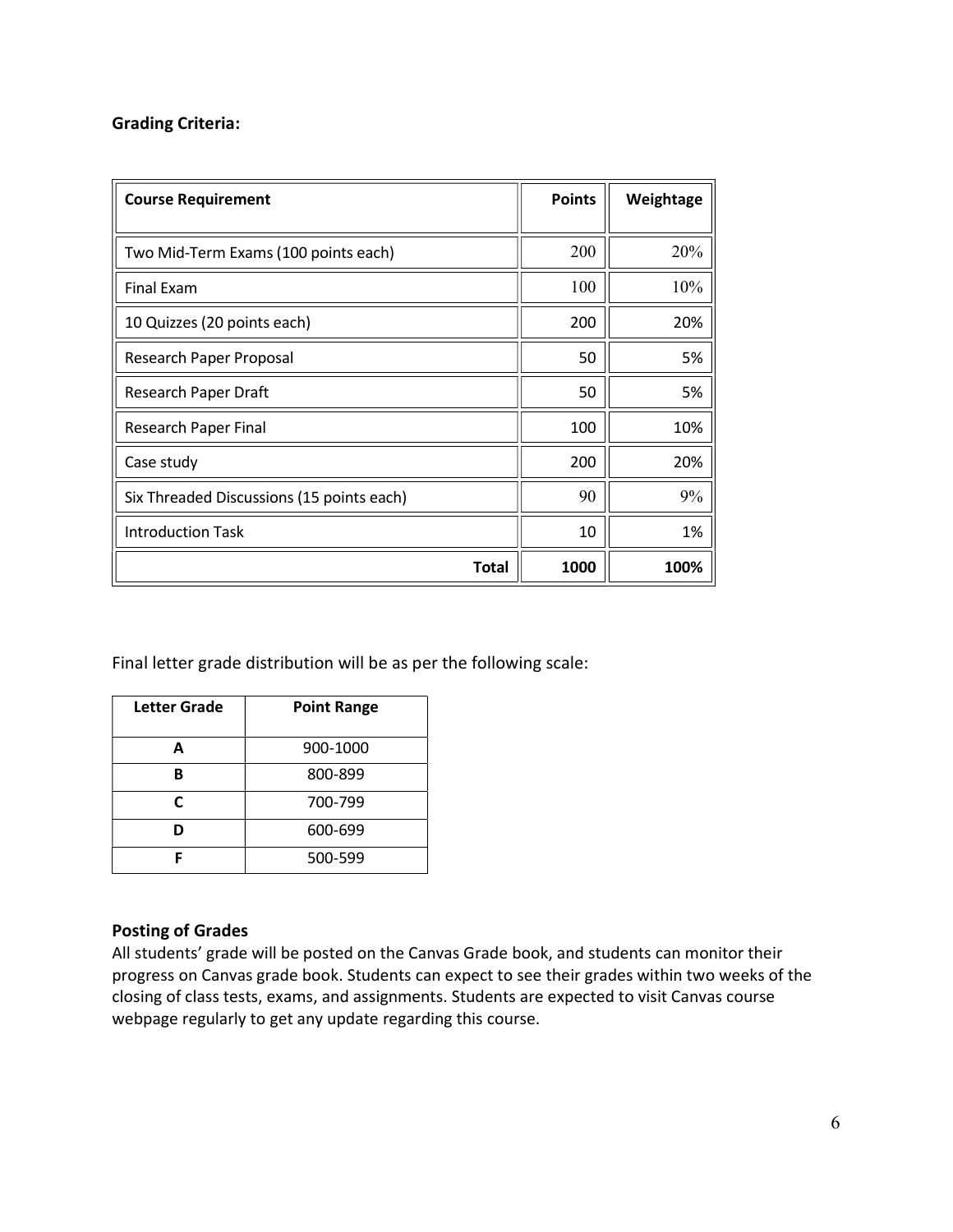# COURSE OUTLINE AND CALENDAR

Course Schedule\* \*\* (\* This schedule provides a general plan. Deviations may be necessary) (\*\* Readings for each week will be posted on Canvas)

| <b>Week</b> | <b>Date</b> | <b>Readings</b>                                                                                       | <b>Due</b>                         |
|-------------|-------------|-------------------------------------------------------------------------------------------------------|------------------------------------|
| 1           | 1/18        | Syllabus, Chapter 1 - Information Systems in Global<br><b>Business Today</b>                          | Quiz 1                             |
| 2           | 1/25        | Chapter 2 - Global E-business and Collaboration                                                       | Quiz 2, TD 1                       |
| 3           | 2/1         | Chapter 3 - Information Systems, Organizations, and<br>Strategy                                       | Quiz 3,<br>Research Paper Proposal |
| 4           | 2/8         | Chapter 4 - Ethical and Social Issues in Information<br>Systems                                       | Quiz 4, TD 2                       |
| 5           | 2/15        | Mid-Term Exam 1                                                                                       | Exam 1                             |
| 6           | 2/22        | Chapter 5 - IT Infrastructure and Emerging<br>Technologies                                            | Quiz 5                             |
| 7           | 3/1         | Chapter 6 - Foundations of Business Intelligence:<br>Databases and Information Management             | Quiz 6, TD 3                       |
| 8           | 3/8         | Chapter 7 - Telecommunications, the Internet, and<br><b>Wireless Technology</b>                       | Quiz 7,<br>Research Paper Draft    |
| 9           | 3/15        | <b>SPRING BREAK</b>                                                                                   |                                    |
| 10          | 3/22        | Chapter 8 - Securing Information Systems                                                              | Quiz 8, TD 4                       |
| 11          | 3/29        | Mid-Term Exam 2                                                                                       | Exam 2                             |
| 12          | 4/5         | Chapter 9 - Achieving Operational Excellence and<br><b>Customer Intimacy: Enterprise Applications</b> | Quiz 9, TD 5                       |
| 13          | 4/12        | Chapter 10 - E-commerce: Digital Markets, Digital<br>Goods                                            | Quiz 10,<br>Research Paper Final   |
| 14          | 4/19        | Ch 11, 12 - Managing Knowledge, Enhancing<br><b>Decision Making</b>                                   | TD <sub>6</sub>                    |
| 15          | 4/26        | Chapter 13, 14 - Building Information Systems,<br><b>Managing Projects</b>                            |                                    |
| 16          | 5/3         | Case Study                                                                                            | Case Study Report                  |
| 17          | 5/10        | <b>Final Exam</b>                                                                                     | <b>Final Exam</b>                  |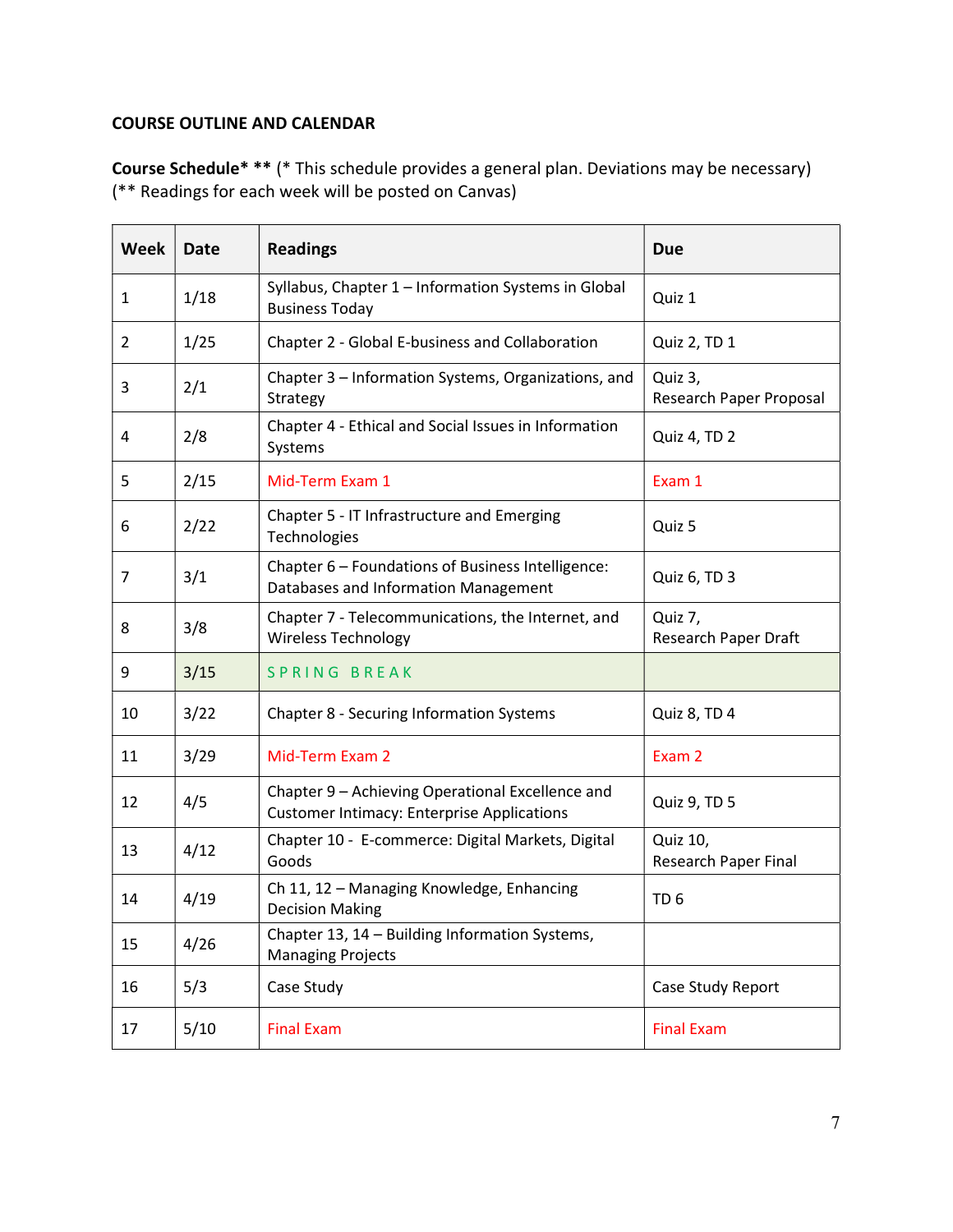# Important University Dates:

| January 18,<br>2022  | <b>Classes Begin for Spring Semester</b>                                                                    |
|----------------------|-------------------------------------------------------------------------------------------------------------|
| January 20,<br>2022  | Deadline for Add, Drop, and Late Registration for 16- and First 8-<br><b>Week Classes</b>                   |
| January 25,<br>2022  | Deadline to Drop First 8-Week Classes with No Record                                                        |
| February 1,<br>2022  | Deadline for Teacher Education Program Applications                                                         |
| February 2,<br>2022  | Deadline to Drop 16-Week Classes with No Record                                                             |
| February 25,<br>2022 | Deadline to Drop First 8-Week Classes with a Quit (Q) or Withdraw<br>(W)                                    |
| March 11,<br>2022    | Classes end for 1st 8-Weeks Session                                                                         |
| March 15,<br>2022    | <b>Deadline for Clinical Teaching/Practicum Applications</b>                                                |
| March 15,<br>2022    | Deadline for Faculty Submission of First 8-Week Final Class<br>Grades (due by 3pm)                          |
| March 14-18,<br>2022 | Spring Break (No Classes - Administrative Offices Open)                                                     |
| March 21,<br>2022    | <b>Class Schedule Published for Summer Semester</b>                                                         |
| March 21,<br>2022    | Add, Drop, and Late Registration Begins for Second 8-Week<br>Classes \$25 Fee assessed for late registrants |
| March 21,<br>2022    | <b>Classes Begin for Second 8-Week Session</b>                                                              |
| March 23,<br>2022    | Deadline for Add, Drop, and Late Registration for Second 8-Week<br><b>Classes</b>                           |
| March 25,<br>2022    | Deadline for Spring Graduation Application for Ceremony<br>Participation                                    |
| March 28,<br>2022    | Deadline to Drop Second 8-Week Classes with No Record                                                       |
| April 1, 2022        | Deadline for GRE/GMAT Scores to Graduate School Office                                                      |
| April 1, 2022        | <b>Deadline for School Counselor Program Applications</b>                                                   |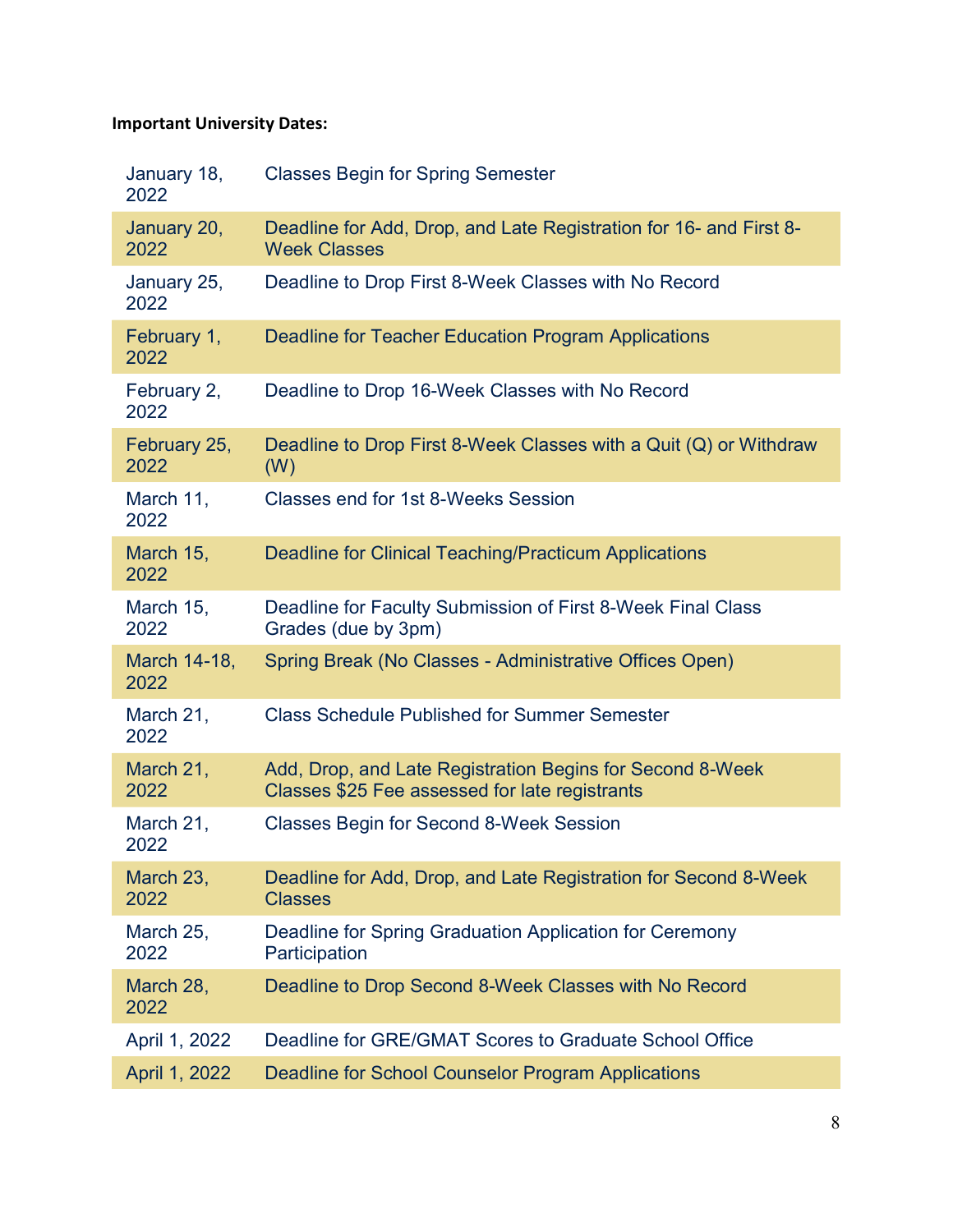| April 4, 2022   | <b>Registration Opens for Summer Semester</b>                        |
|-----------------|----------------------------------------------------------------------|
| April 8, 2022   | Deadline to Drop 16-Week Classes with a Quit $(Q)$ or Withdraw $(W)$ |
| April 16,       | Deadline for Final Committee-Edited Theses with Committee            |
| 2022            | Approval Signatures for Spring Semester to Graduate School Office    |
| April 29,       | Deadline to drop Second 8-week Classes with a Quit (Q) or            |
| 2022            | Withdraw (W).                                                        |
| May 13,         | Deadline to Withdraw from the University for 16- and Second 8-       |
| 2022            | <b>Week Classes</b>                                                  |
| May 13,<br>2022 | <b>Spring Semester Ends</b>                                          |

### TECHNOLOGY REQUIREMENTS AND SUPPORT

### Technology Requirements

This course will use the A&M-Central Texas Instructure Canvas learning management system. We strongly recommend the latest versions of Chrome or Firefox browsers. Canvas no longer supports any version of Internet Explorer.

Logon to A&M-Central Texas Canvas [https://tamuct.instructure.com/] or access Canvas through the TAMUCT Online link in myCT [https://tamuct.onecampus.com/]. You will log in through our Microsoft portal.

Username: Your MyCT email address. Password: Your MyCT password

### Canvas Support

Use the Canvas Help link, located at the bottom of the left-hand menu, for issues with Canvas. You can select "Chat with Canvas Support," submit a support request through "Report a Problem," or call the Canvas support line: 1-844-757-0953.

For issues related to course content and requirements, contact your instructor.

### Online Proctored Testing

A&M-Central Texas uses Proctorio for online identity verification and proctored testing. This service is provided at no direct cost to students. If the course requires identity verification or proctored testing, the technology requirements are: Any computer meeting the minimum computing requirements, plus web camera, speaker, and microphone (or headset). Proctorio also requires the Chrome web browser with their custom plug in.

### Other Technology Support

For log-in problems, students should contact Help Desk Central, 24 hours a day, 7 days a week

Email: helpdesk@tamu.edu Phone: (254) 519-5466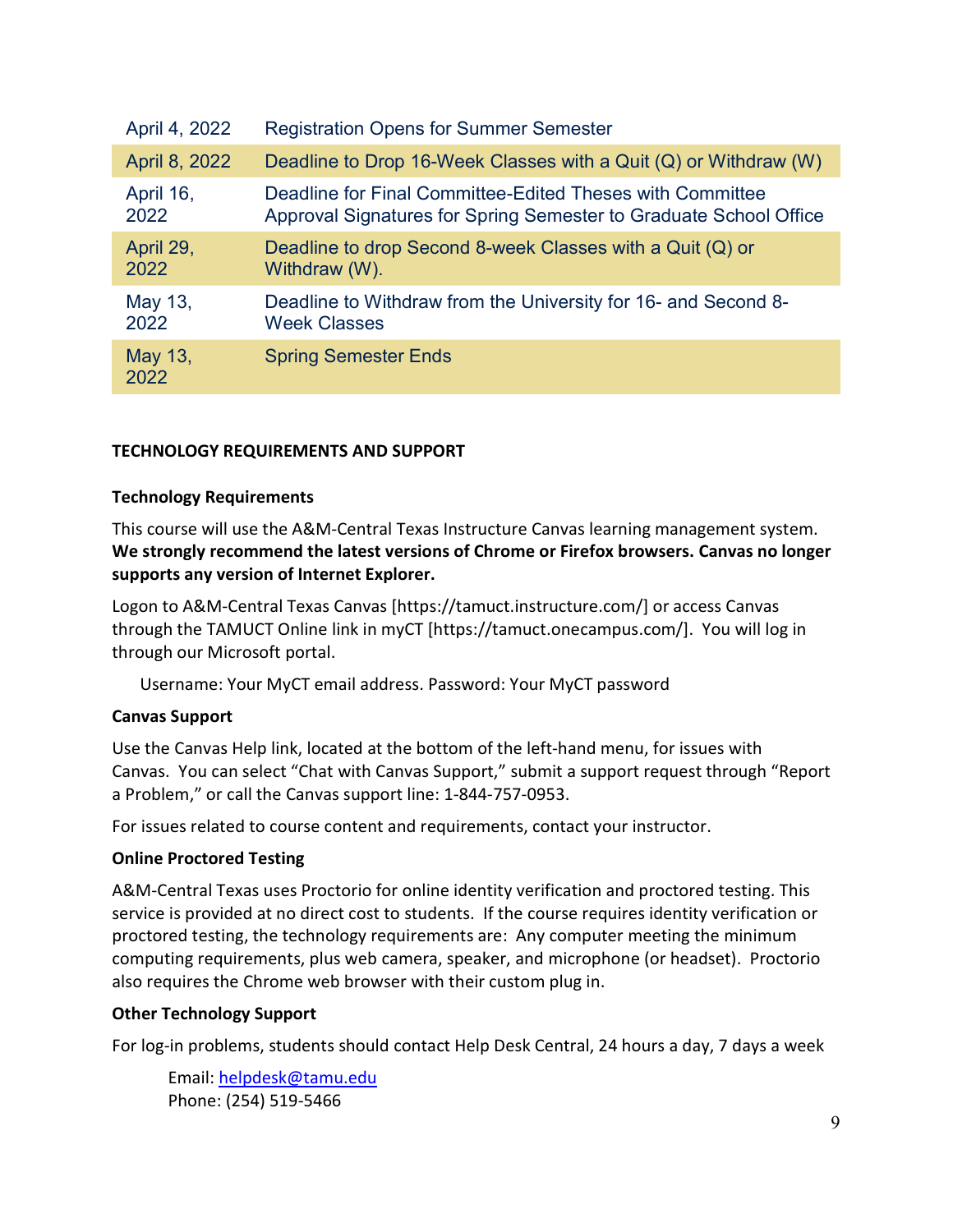Web Chat: [http://hdc.tamu.edu] Please let the support technician know you are an A&M-Central Texas student.

## UNIVERSITY RESOURCES, PROCEDURES, AND GUIDELINES

## Drop Policy

If you discover that you need to drop this class, you must complete the **Drop Request** Dynamic Form through Warrior Web.

[https://dynamicforms.ngwebsolutions.com/casAuthentication.ashx?InstID=eaed95b9-f2be-45f3-a37d-

46928168bc10&targetUrl=https%3A%2F%2Fdynamicforms.ngwebsolutions.com%2FSubmit%2F Form%2FStart%2F53b8369e-0502-4f36-be43-f02a4202f612].

Faculty cannot drop students; this is always the responsibility of the student. The Registrar's Office will provide a deadline on the Academic Calendar for which the form must be completed. Once you submit the completed form to the Registrar's Office, you must go into Warrior Web and confirm that you are no longer enrolled. If you still show as enrolled, FOLLOW-UP with the Registrar's Office immediately. You are to attend class until the procedure is complete to avoid penalty for absence. Should you miss the drop deadline or fail to follow the procedure, you will receive an F in the course, which may affect your financial aid and/or VA educational benefits.

## Academic Integrity

Texas A&M University-Central Texas values the integrity of the academic enterprise and strives for the highest standards of academic conduct. A&M-Central Texas expects its students, faculty, and staff to support the adherence to high standards of personal and scholarly conduct to preserve the honor and integrity of the creative community. Any deviation by students from this expectation may result in a failing grade for the assignment and potentially a failing grade for the course. All academic misconduct concerns will be referred to the Office of Student Conduct. When in doubt on collaboration, citation, or any issue, please contact your instructor before taking a course of action.

For more information regarding the Student Conduct process, [https://www.tamuct.edu/student-affairs/student-conduct.html].

If you know of potential honor violations by other students, you may submit a report, [https://cm.maxient.com/reportingform.php?TAMUCentralTexas&layout\_id=0].

# Academic Accommodations

At Texas A&M University-Central Texas, we value an inclusive learning environment where every student has an equal chance to succeed and has the right to a barrier-free education. The Warrior Center for Student Success, Equity and Inclusion is responsible for ensuring that students with a disability receive equal access to the university's programs, services and activities. If you believe you have a disability requiring reasonable accommodations, please contact the Office of Access and Inclusion, WH-212; or call (254) 501-5836. Any information you provide is private and confidential and will be treated as such.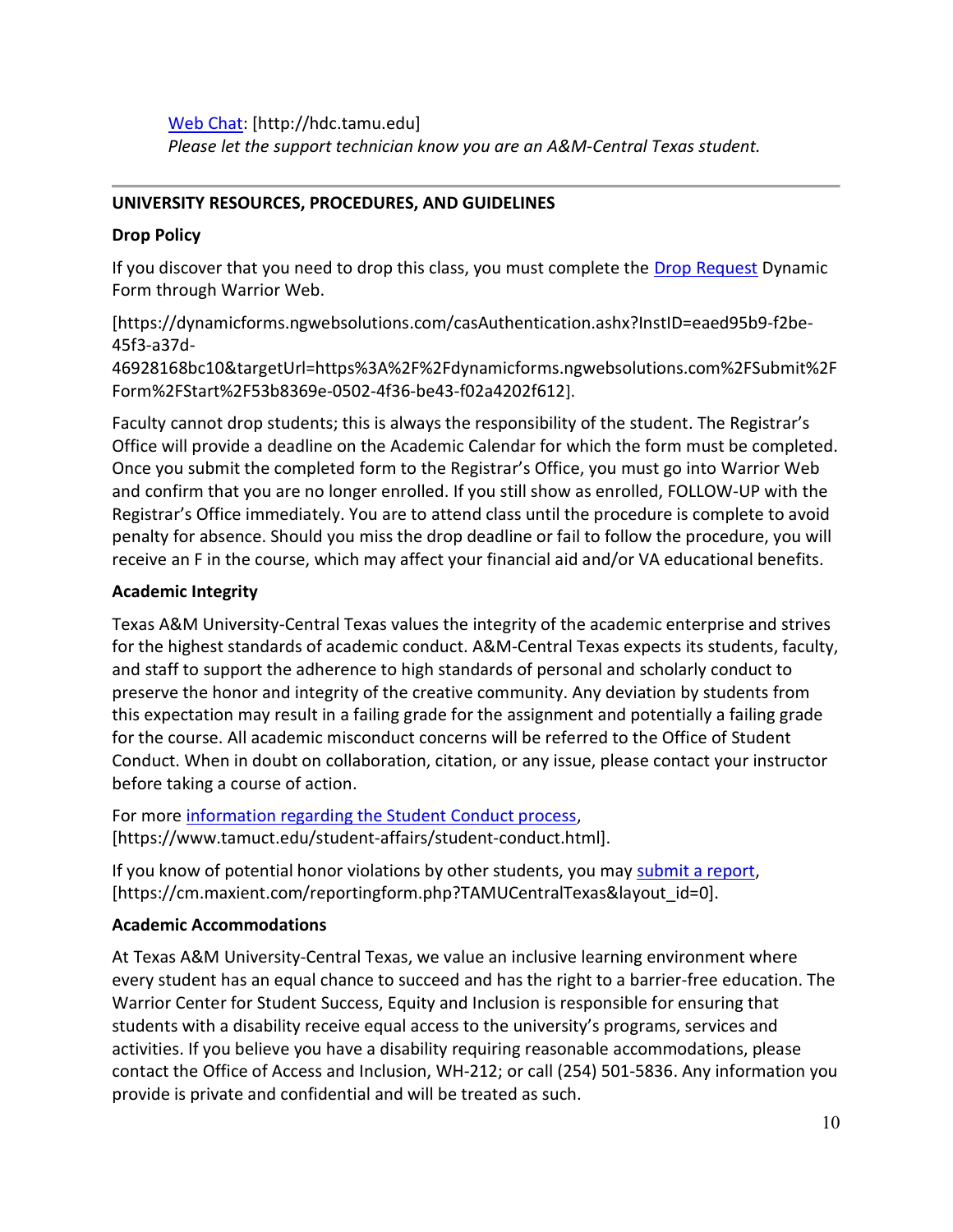For more information, please visit our Access & Inclusion Canvas page (log-in required) [https://tamuct.instructure.com/courses/717]

# Important information for Pregnant and/or Parenting Students

Texas A&M University-Central Texas supports students who are pregnant and/or parenting. In accordance with requirements of Title IX and related guidance from US Department of Education's Office of Civil Rights, the Dean of Student Affairs' Office can assist students who are pregnant and/or parenting in seeking accommodations related to pregnancy and/or parenting. Students should seek out assistance as early in the pregnancy as possible. For more information, please visit Student Affairs [https://www.tamuct.edu/student-affairs/pregnantand-parenting-students.html]. Students may also contact the institution's Title IX Coordinator. If you would like to read more about these requirements and guidelines online, please visit the website [http://www2.ed.gov/about/offices/list/ocr/docs/pregnancy.pdf].

Title IX of the Education Amendments Act of 1972 prohibits discrimination on the basis of sex and gender–including pregnancy, parenting, and all related conditions. A&M-Central Texas is able to provide flexible and individualized reasonable accommodation to pregnant and parenting students. All pregnant and parenting students should contact the Associate Dean in the Division of Student Affairs at (254) 501-5909 to seek out assistance. Students may also contact the University's Title IX Coordinator.

# **Tutoring**

Tutoring is available to all A&M-Central Texas students, both virtually and in-person. Student success coaching is available online upon request.

If you have a question, are interested in becoming a tutor, or in need of success coaching contact the Warrior Center for Student Success, Equity and Inclusion at (254) 501-5836, visit the Warrior Center at 212 Warrior Hall, or by emailing WarriorCenter@tamuct.edu.

To schedule tutoring sessions and view tutor availability, please visit Tutor Matching Services [https://tutormatchingservice.com/TAMUCT] or visit the Tutoring Center in 111 Warrior Hall.

Chat live with a remote tutor 24/7 for almost any subject from on your computer! Tutor.com is an online tutoring platform that enables A&M-Central Texas students to log in and receive online tutoring support at no additional cost. This tool provides tutoring in over 40 subject areas except writing support. Access Tutor.com through Canvas.

# University Writing Center

University Writing Center: Located in Warrior Hall 416, the University Writing Center (UWC) at Texas A&M University–Central Texas (A&M–Central Texas) is a free service open to all A&M– Central Texas students. For the Spring 2022 semester, the hours of operation are from 10:00 a.m.-5:00 p.m. Monday thru Thursday in Warrior Hall 416 (with online tutoring available every hour as well) with satellite hours available online only Monday thru Thursday from 6:00-9:00 p.m. and Saturday 12:00-3:00 p.m.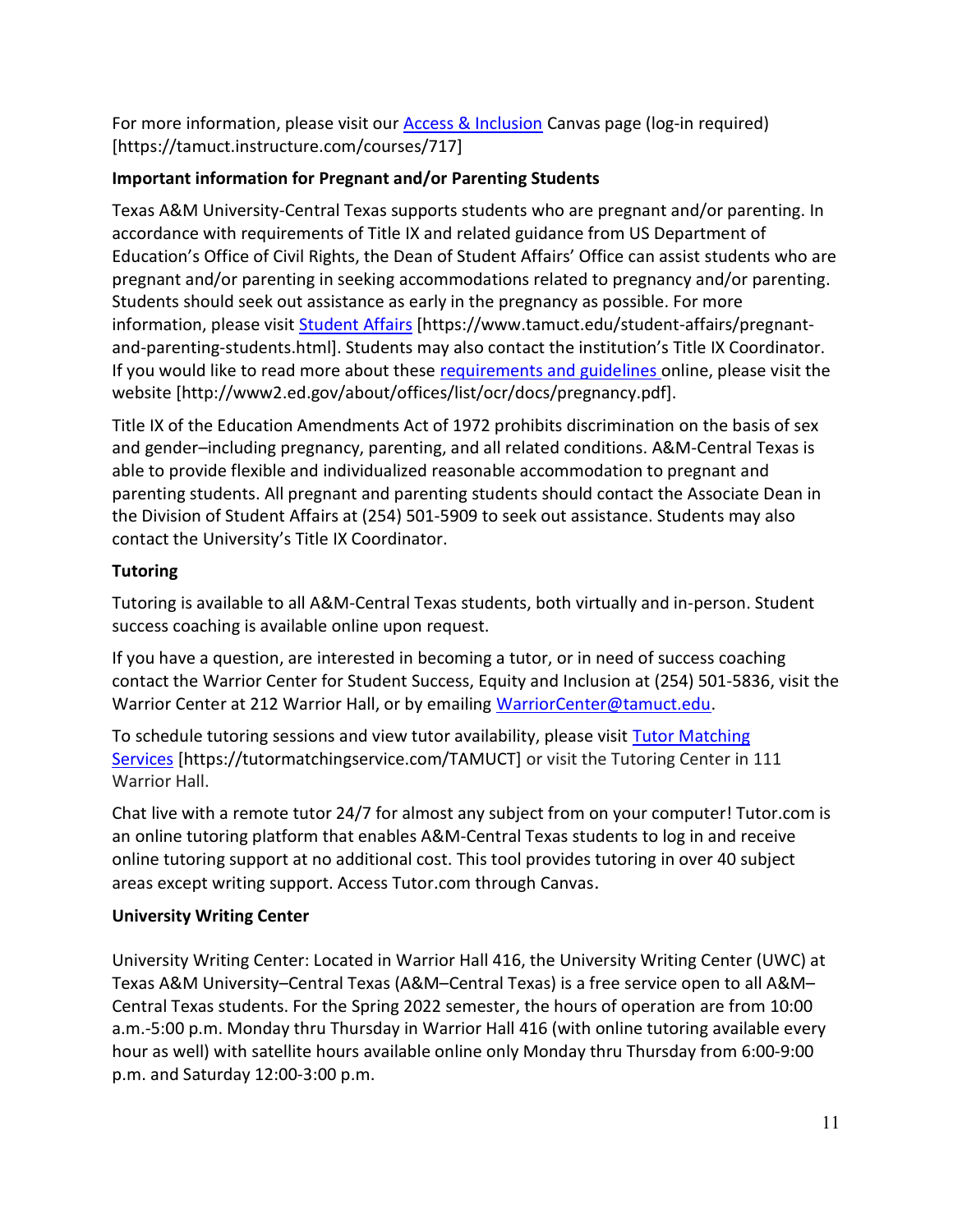Tutors are prepared to help writers of all levels and abilities at any stage of the writing process. While tutors will not write, edit, or grade papers, they will assist students in developing more effective composing practices. By providing a practice audience for students' ideas and writing, our tutors highlight the ways in which they read and interpret students' texts, offering guidance and support throughout the various stages of the writing process. In addition, students may work independently in the UWC by checking out a laptop that runs the Microsoft Office suite and connects to WIFI, or by consulting our resources on writing, including all of the relevant style guides. Whether you need help brainstorming ideas, organizing an essay, proofreading, understanding proper citation practices, or just want a quiet place to work, the UWC is here to help!

Students may arrange a one-to-one session with a trained and experienced writing tutor by making an appointment via WCOnline [https://tamuct.mywconline.com/]. In addition, you can email Dr. Bruce Bowles Jr. at bruce.bowles@tamuct.edu if you have any questions about the UWC, need any assistance with scheduling, or would like to schedule a recurring appointment with your favorite tutor by making an appointment via WCOnline [https://tamuct.mywconline.com/]. In addition, you can email Dr. Bruce Bowles Jr. at bruce.bowles@tamuct.edu if you have any questions about the UWC, need any assistance with scheduling, or would like to schedule a recurring appointment with your favorite tutor.

# University Library

The University Library provides many services in support of research across campus and at a distance. We offer over 200 electronic databases containing approximately 400,000 eBooks and 82,000 journals, in addition to the 96,000 items in our print collection, which can be mailed to students who live more than 50 miles from campus. Research guides for each subject taught at A&M-Central Texas are available through our website to help students navigate these resources. On campus, the library offers technology including cameras, laptops, microphones, webcams, and digital sound recorders.

Research assistance from a librarian is also available 24 hours a day through our online chat service, and at the reference desk when the library is open. Research sessions can be scheduled for more comprehensive assistance, and may take place virtually through WebEx, Microsoft Teams or in-person at the library. Schedule an appointment

here [https://tamuct.libcal.com/appointments/?g=6956]. Assistance may cover many topics, including how to find articles in peer-reviewed journals, how to cite resources, and how to piece together research for written assignments.

Our 27,000-square-foot facility on the A&M-Central Texas main campus includes student lounges, private study rooms, group work spaces, computer labs, family areas suitable for all ages, and many other features. Services such as interlibrary loan, TexShare, binding, and laminating are available. The library frequently offers workshops, tours, readings, and other events. For more information, please visit our Library website [http://tamuct.libguides.com/index].